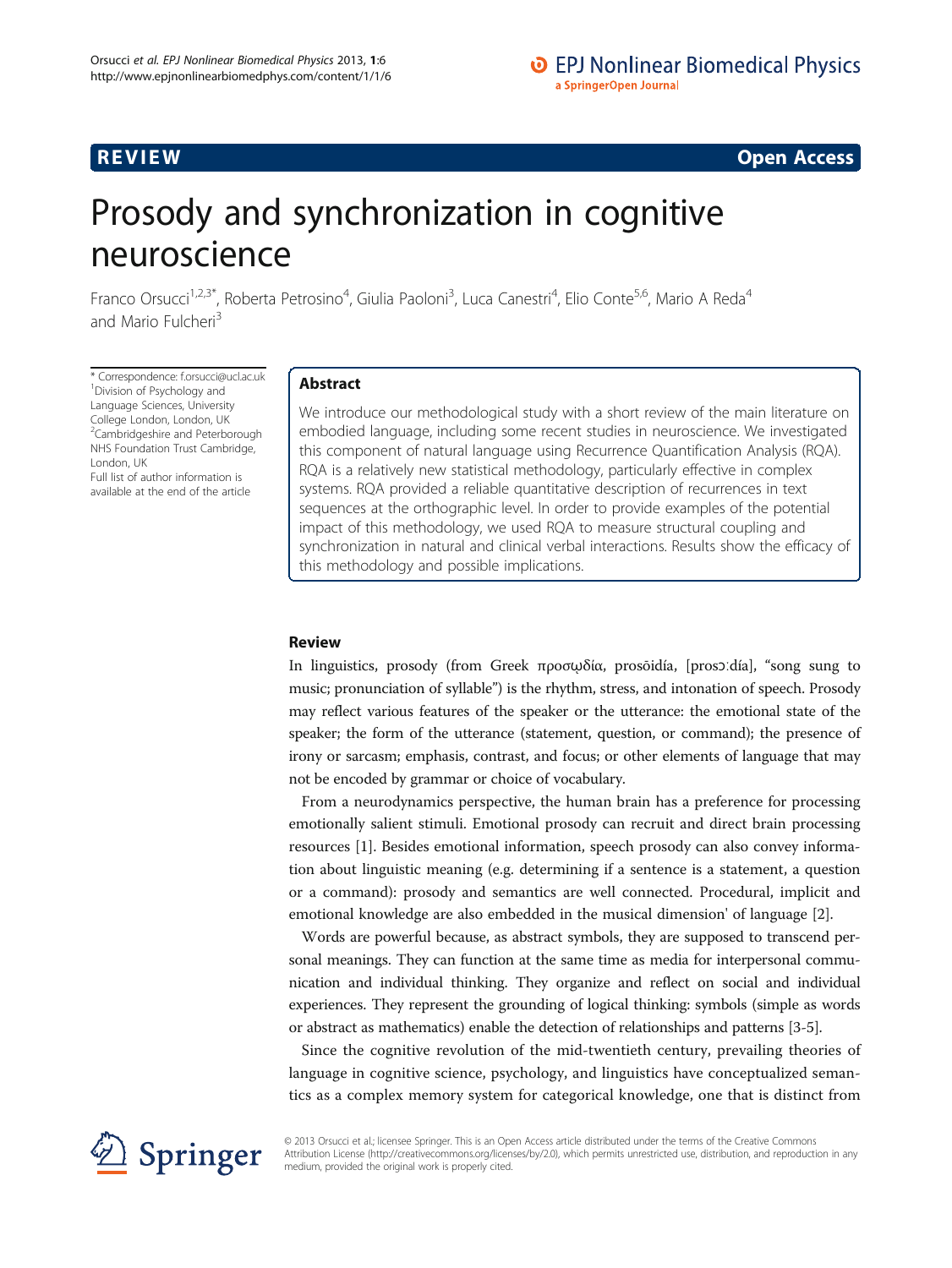the system for autobiographical memory [\[6](#page-9-0)]. Word meanings were considered to be a-modal abstract entities, independent from the modal systems of perception, action, and emotion [[7\]](#page-9-0).

Expanding knowledge on the neural basis of language has posed challenges to the a-modal, disembodied, views of language. An emerging perspective in cognitive neuroscience considers language to be embodied [[8\]](#page-9-0). Embodied cognition supports the perspective that cognitive processes are deeply grounded in perceptual and active engagements with the world [\[9](#page-9-0)]. Thinking involved not just as a manipulation of abstract symbols, as it regularly implies a re-enactment of perceptual and motor experiences. Linguistic understanding involves physical experiencing, at least to some degree. This perspective is consistent with the influential work of Lakoff and Johnson [[10\]](#page-9-0) on the embodied foundations of language. It also resonates with theories of language developed before the cognitive revolution, including those of Freud [\[11](#page-9-0)], conceptualising the close interaction of language and sensorimotor processes [[12\]](#page-9-0).

Drawing on diverse research methodologies, studies of embodied language suggest that activation of processes associated with action and perception accompanies the processing of various types of language. In embodied semantics, language is closely integrated with modal systems involved in action, perception, and emotion. Semantic representations are regarded as multimodal and comprising patterns of sensorimotor activation [[13](#page-9-0)]). Barsalou [[14\]](#page-9-0) maintains that the embodied semantics model is consistent with known brain dynamics, in contrast to the a-modal view (see also Zwaan and Taylor [\[15\]](#page-9-0)). Specifically, the principle of Hebbian learning provides a neurological explanation for embodied semantics [[16\]](#page-9-0). In Hebbian learning, neurons that repeatedly fire in sync tend to do so subsequently, so that verbal and sensorimotor processes become "wired together" because neurons that subserve these processes "fired together" during language acquisition (see also Glenberg [[17](#page-9-0)]). Neural synchronization is thoroughly linked to structures and functions of the brain.

#### Synchronization

Most of what we have been discussing in terms of coordination, mirroring and reflexivity can be considered, and measured, as synchronization.

In its classical definition, the word synchronization (literally, from ancient Greek, "sharing time") means: adjustment or entrainment of frequencies of periodic oscillators due to a weak interaction [\[18](#page-9-0)]. Synchronization is a basic nonlinear phenomenon discovered in interactions between pendulums at the beginning of the modern age of science.

Maturana & Varela [[19\]](#page-9-0) had suggested that synchronisation is a form of structural coupling, which occurs when two systems repeatedly perturb each other. This leads to the development of structural 'fit' between systems. There is a relationship between this process and the emergence of 'appropriate' behaviour from the interplay between interacting systems. Pecora & Carroll [[20](#page-9-0)] and Ott, Grebogi & Yorke [[21](#page-9-0)] opened a new way to contemporary research on control and synchronization of complex systems. Maturana [\[22](#page-9-0)] highlighted a linguistic and co-evolutionary perspective: "Language is a manner of living together in a flow of coordinations of consensual behaviours or doings that arises in a history of living in the collaboration of doing things together".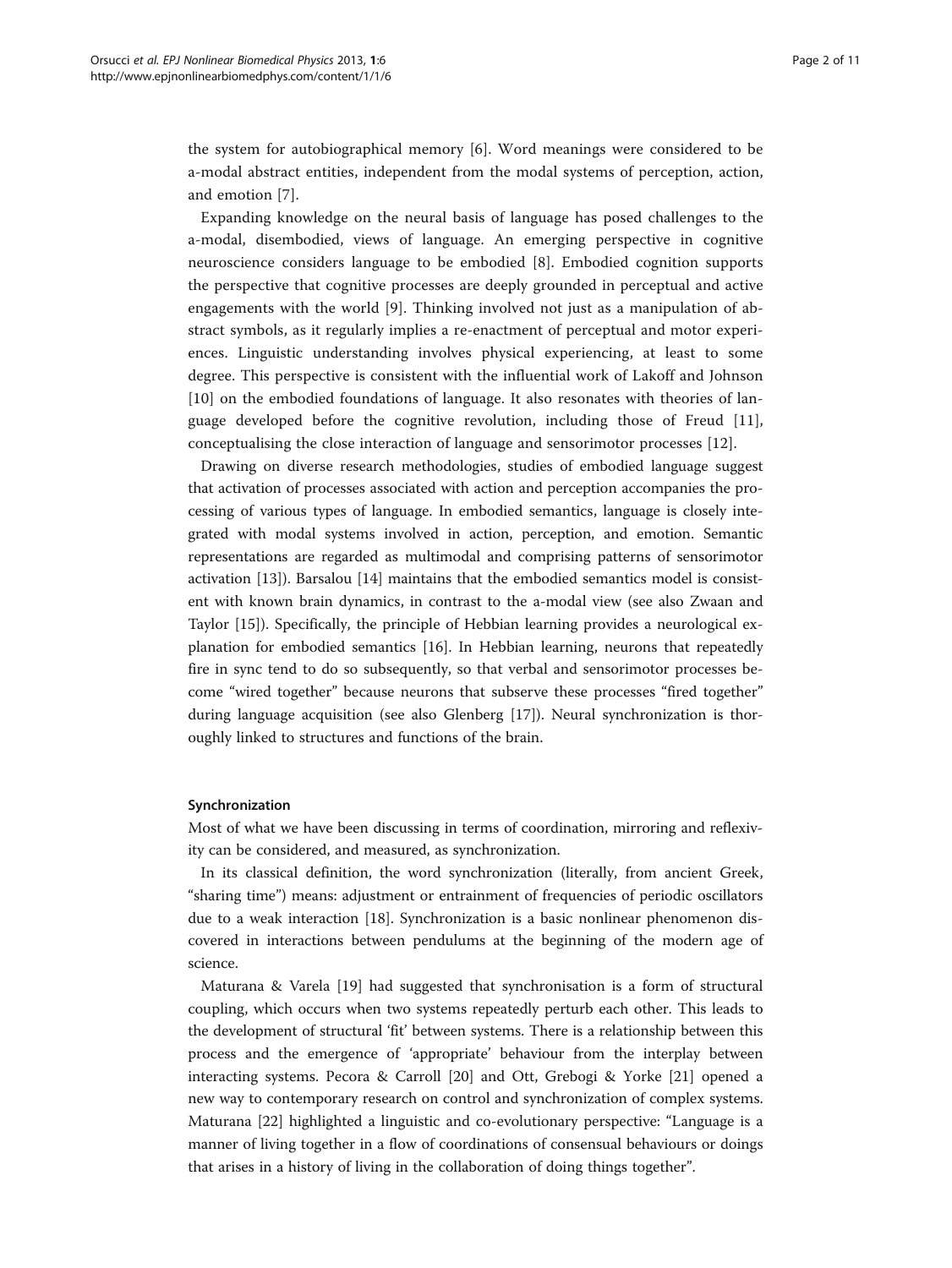Coordination between conversation partners occurs at multiple levels, including choice of syntactic structure [[23\]](#page-9-0). A number of outstanding questions concerning the origin of this coordination require novel analytic techniques.

In a study on speech and rhythmic behaviour Port et al. [\[24\]](#page-9-0) found that animals and humans exhibit many kinds of behaviour where frequencies of gestures are related by small integer ratios (like 1:1, 2:1 or 3:1). Many properties like these are found in speech. Dale & Spivey [\[25](#page-9-0)] used this method to explore lexical and syntactic coordination between children and caregivers in conversation. Results indicate that children and caregivers coordinate sequences of syntactic classes, and that this coordination diminishes over development. Similar studies highlight synchronization of eye movements in conversations [[26](#page-9-0)].

### **Methodology**

We have been investigating synchronization in natural and clinical conversations, finding that it is a complex scaling phenomenon, happening at the same time at the nonverbal, phonetic, syntactic and semantic levels [\[27,28](#page-9-0)].

Between the different data analysis methodologies available in dynamical systems theory we found Recurrence Quantification Analysis (RQA) particularly useful for our scopes (Figure 1).

A study in recurrence can be considered as a way to consider order, organization and structure. The study of recurrence of states in nature has a long history in science. Natural processes can have a distinct recurrent behaviour, e.g. periodical repetitions of identical, similar states but also irregular cycles. Moreover, the recurrence of states, is a fundamental property of deterministic order dynamical systems and is typical of nonlinear or chaotic systems. RQA it is proved to be reliable on the relatively short series of data frequent in language analysis and, at the same time, sensitive to changes in the state of the system.

The amount of recurrence is a measure of organisation of a system: if there is no recurrence there is no pattern. Variation in recurring patterns is a measure of change within a given system. A recurrence plot (RP) is a visualisation in a graph of a square matrix, in which points and lines correspond to times when states of a system recur, replicate. More technically, the RP reveals all the times when the phase space trajectory of the dynamical system visits roughly the same area in the phase space. Such recurrence of a state at time  $i$  at a different time  $j$  is marked within a two-dimensional squared matrix with ones and zeros (black and white) dots in the plot, where both axes

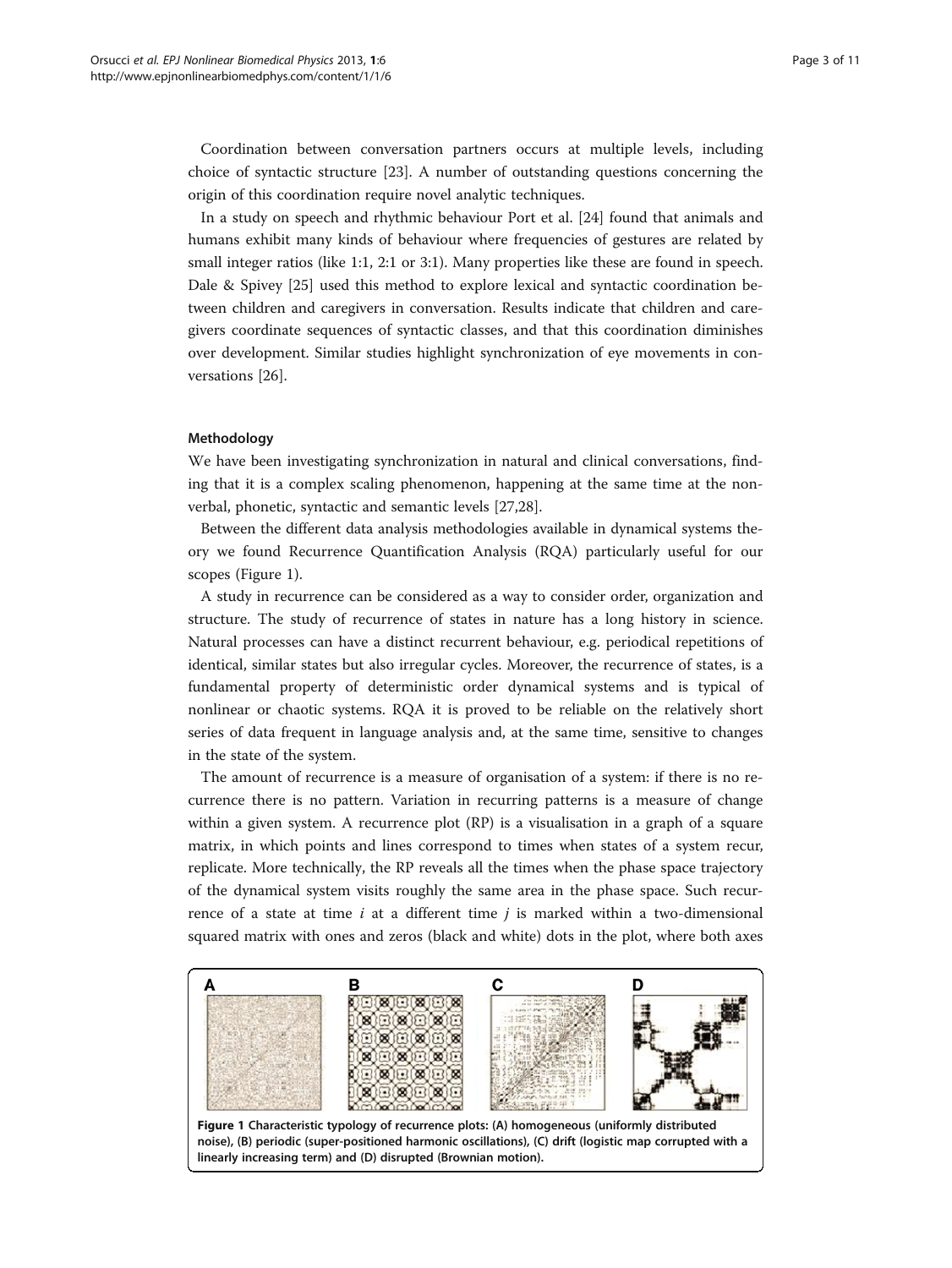are time axes. If the plot is in color, depending on the software used, color highlights a different density of recurrence points. The study of RPs from paradigmatic systems gives a good introduction into characteristic typology and texture of system organisations. However, their quantification offers a more objective way for the investigation of the considered system. With quantification, RPs have become more and more popular within a growing group of scientists who use them for data analysis (for example, a search with Google Scholar reveals over 1200 published works about Recurrence Plots over the last 5 years).

Recurrence Plots (RP) were first introduced in physics by Eckmann et al. [\[29](#page-9-0)]. Later, Webber, Zbilut and Giuliani [\[30,31](#page-9-0)] enhanced this technique by defining nonlinear variables diagnostically useful in the quantitative assessment of RPs, so developing RQA. Recurrence Quantification Analysis (RQA) is a method of nonlinear data analysis which quantifies the number and duration of recurrences of a dynamical system as they are represented in its state space trajectory. RQA has been used in different fields, ranging from molecular dynamics to physiology and bioinformatics. In order to be processed by RQA, the original series must be transformed into its embedding matrix by the agency of the method of delays transforming the original  $n$  elements column vector correspondent to the symbol series into a  $p$ -dimensional matrix having as columns the original  $X_n$  series plus its lagged copies  $X_{n+1}$ ,  $X_{n+2}$ ; ...;  $X_{n+p-1}$ , the value p being the embedding dimension.

The application of RQA is based on the calculation of the Euclidean distance between all the pairs of rows of the embedding matrix. If the distance between two generic rows (i.e., windows of predefined length along the sequence) falls below the radius, we obtain a recurrence.

The concept of recurrence is straightforward: for any ordered series (time or spatial), a recurrence is a point which repeats itself. In this respect, the statistical literature points out that recurrences are the most basic of relations shaping a given system, since they are strictly local and independent of any mathematical assumption regarding the system itself. Furthermore, it is worth stressing that recurrences computation requires no transformation of the data and can be used for both linear and nonlinear systems. The concept of a recurrence can be expressed as follows: given a reference point,  $X_0$ , and a ball of radius r, point X is said to recur (with reference to  $X_0$ ) if  $\{X: ||X - X_0|| \leq r\}$ .

In the case of a time series, i.e., of a system occupying in different times different positions along a trajectory in a suitable state space, the recurrences correspond to the time points where the system passes nearby to already visited states. In the case of texts, time corresponds to the order in which the different letters appear: the recurrences are patches, with a length equal to the embedding dimension, sharing their letter profile with other patches along the chain.

Depending on the embedding dimension these patches will correspond to specific words or phrases.

The number and relative positions of recurrences are expressed by recurrence plots (RP), that are symmetrical  $N \cdot N$  arrays in which a point is placed at  $(i, j)$  whenever a point  $X_i$  on the trajectory is close to another point  $X_i$ . The closeness between  $X_i$  and  $X_i$ is expressed by calculating the Euclidian distance between these two normed vectors, i.e., by subtracting one from the other obtaining the expression  $||X_i - X_i|| \leq r$ , where r is a fixed radius. If the distance falls within this radius, the two vectors are considered to be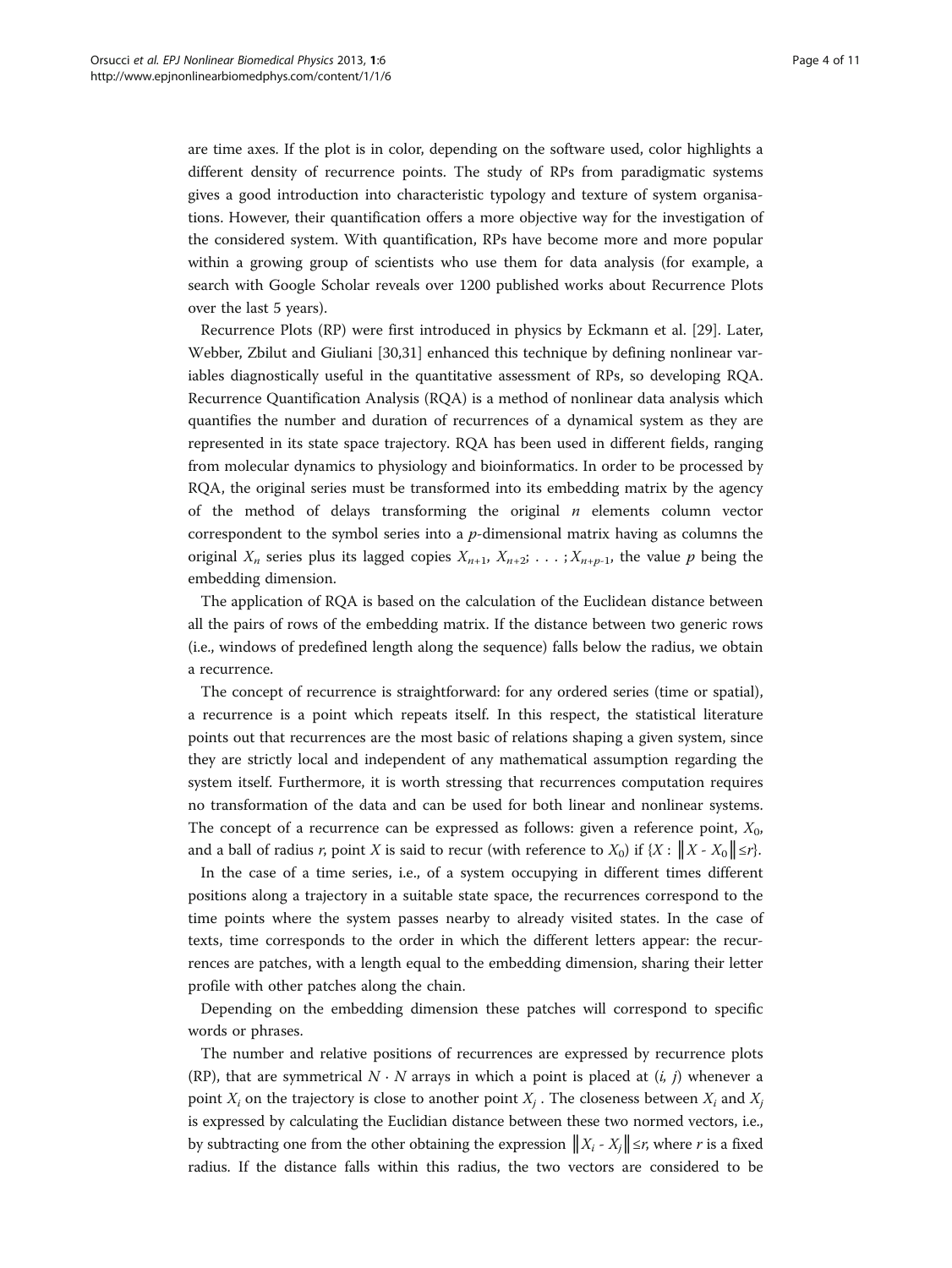recurrent, and graphically this can be indicated by a dot. In the case of alphabetical strings, the radius is constrained to be zero and the similarity collapses to the identity of motifs along the text.

Thus, recurrence plots correspond to the distance matrix between the different epochs (rows of the embedding matrix) filtered, by the action of the radius, to a binary 0/1 matrix having a 1 (dot) for distances falling below the radius and a 0 for distances greater than the radius.

An important feature of such matrixes is the existence of short line segments parallel to the main diagonal, which correspond to sequences  $(i, j)$ ,  $(i + 1, j + 1)$ , ...,  $(i + k, j + k)$ such that the fragment  $X(j)$ ,  $X(j + 1)$ ,  $X(j + k)$  is close to  $X(i)$ ,  $X(i + 1)$ , ...,  $X(i + k)$ . The absence of such patterns suggests randomness. For texts these deterministic lines correspond to contiguous patches of letters repeating

themselves in different portions of the text. They can represent identical words or phrases appearing in different moments of a speech. The 'line' is a measurement parameter which states the minimum number of adjacent recurrent points required to define a deterministic line. We set our line to 2, that corresponds to say that we need two contiguous recurrent patches of 3 to get a deterministic line.

The quantification of recurrences is obtained by many different 'counts' of recurrences disposition on the matrix. Here we will limit ourselves to the two most basic descriptors:

- Recurrence (REC): percentage of recurrence points in the recurrence plot.
- Determinism (DET): percentage of recurrent points which form diagonal lines.

Basic RQA refers to the autocorrelation structure of a given series, Zbilut et al. [\[32](#page-9-0)] demonstrated the applicability of the method to the quantification of the 'crosscorrelation' structure of different series; this possibility was further exploited and refined by Marwan et al. [[33\]](#page-9-0) who developed the concept of cross-recurrence quantification analysis (CRQA). Conte et al. highlighted the possible usage of RQA to detect singularities [[34\]](#page-9-0).

The basic formalism is identical, but in this case the X and Y axis of the recurrence plot are no more coincident but refer to the two different signals to be compared. This obviously eliminates the recurrent main diagonal and shifts the meaning of the dots to 'repetitions' inside the same text to concordances scored between different texts.

The average length of the diagonal lines and Max Line estimation is also of valuable importance since the inverse of Max Line, relates to Kolmogorov-Sinai entropy and thus the sum of positive Lyapunov exponents. The Entr, (entropy) is a measure of the Shannon entropy and directly relates estimation of the complexity of the system. The **Trend** is the pailing of the RP towards its edges. Diagonal structures in RP relate chaos order transitions. N. Marwan [\[33](#page-9-0)] introduced also the so called LAM variable. It estimates laminarity that is to say the percentage of recurrence points forming vertical lines and the *Trapping Time* estimating the average length of the vertical lines. Laminarity relates to chaos-chaos transitions.

estimates laminarity that is to say the percentage of recurrence points forming vertical lines and the *Trapping Time* estimating the average length of the vertical lines. Laminarity relates to chaos-chaos transitions.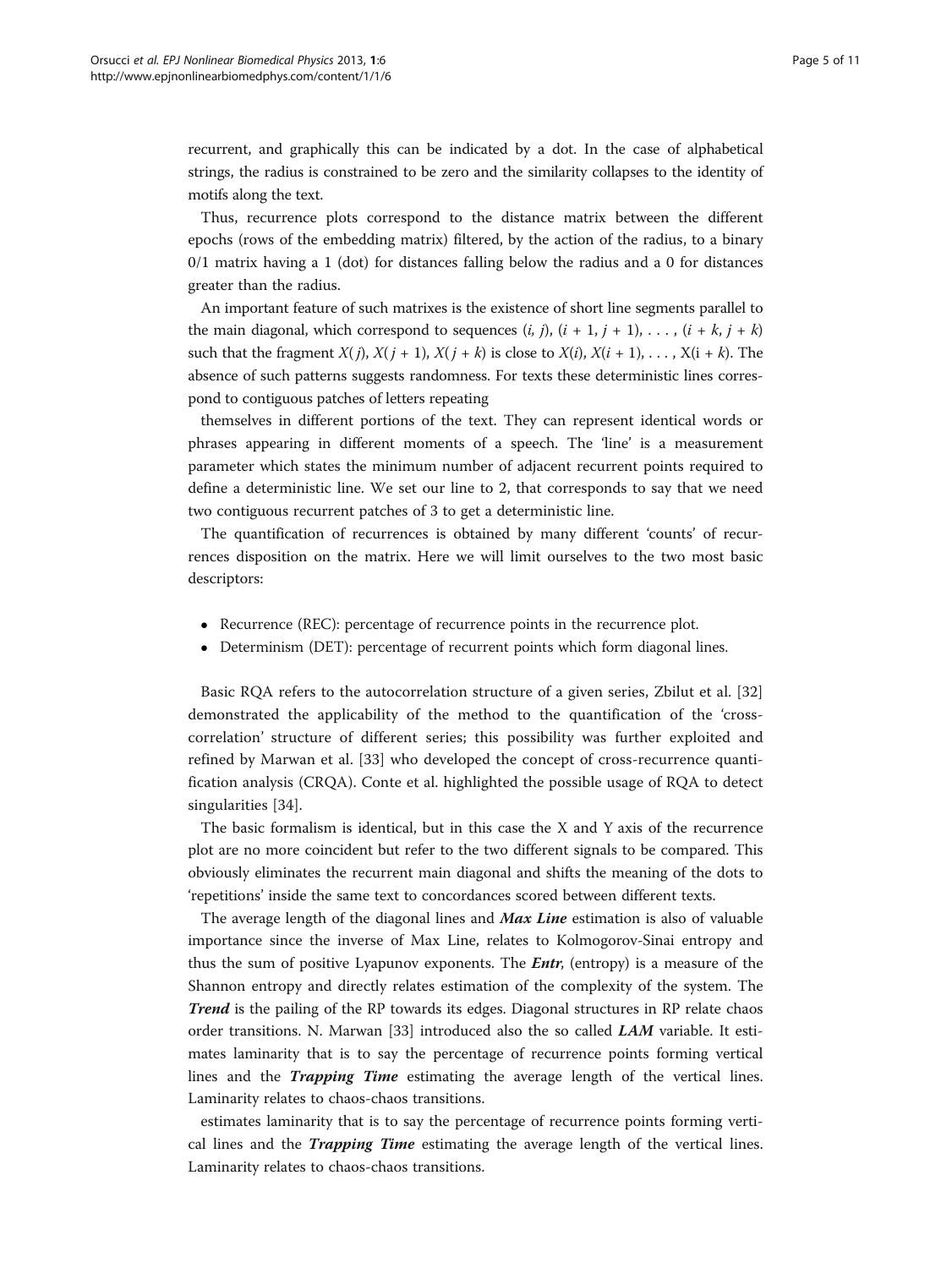We applied the RQA methodology to prosodic data as represented in orthography. In order to reach a robust quantitative measure of prosody, we decided to focus on the orthography of written texts, including transcribed verbal communications.

Orthography generally refers to spelling; that is, the relationship between phonemes and graphemes in a given language. Orthography defines the set of symbols (graphemes and diacritics) used in a language, and the rules about how to write these symbols. Most natural languages developed as oral languages, and writing systems have usually been crafted or adapted afterwards as representations of the spoken language. An orthography may be described as efficient if it has just one grapheme per phoneme (distinctive speech sound) and vice versa. An orthography may also have varying degrees of efficiency for reading or writing. Our studies have been focussing on prosody as it is reflected in orthography. Knowledge of the informational structures of orthography has a consistent and robust scientific background starting with the classical studies in information theory by Claude Shannon [[35\]](#page-9-0).

In a mentioned preliminary work [[27\]](#page-9-0) we had investigated the informational structure of written texts (including speech transcriptions) using Recurrence Quantification Analysis (RQA). As mentioned, orthography is a combination of conventions, and its relations with phonetics can be different for every single language, but we found a robust confirmation that RQA it is a reliable measure for it, across different languages:

- 1) relative invariance with respect to the original language of texts;
- 2) consistency with known and recognizable structures;
- 3) maximal dependence on dynamical (order dependent) features of texts;
- 4) relative independence on statistical (order independent) features. Experimental evidence suggests that Recurrence Quantification Analysis (RQA) satisfies these requirements. As RQA is based on a plain matching of pairs, it is not affected by coding biases: some of the software used for Recurrence Quantification Analysis can measure written texts, and no preliminary coding is needed (Figure [2\)](#page-6-0).

### **Results**

Once established the reliability and robustness of this methodology for orthographic studies, we used RQA to measure coupling and synchronization of different subjects during natural and clinical conversations.

We measured series of text samples derived from transcriptions of natural, spontaneous, conversations (NAT) and clinical conversations (CLIN). While the first ones were supposed to evolve following their natural co-evolutionary dynamics; the second ones were supposed to be finalized by therapists towards controlled and partially pre-defined dynamics (therapeutic goals). The clinical examples we are presenting in this work are derived from three different contexts: a psychiatric assessment; a cognitive psychotherapy session and a psychodynamic psychotherapy session. All of them highlight interesting patterns of prosodic organization, synchronization, co-evolution and co-construction. Sample A, NAT, as represented in Figure [3-](#page-6-0)A, is a natural dialogue between two friends: they are talking about some general topic such as "the meaning of life". While in the beginning of conversation they seem quite well synchronized, as they approach the end of their conversation and separation they tend to decouple.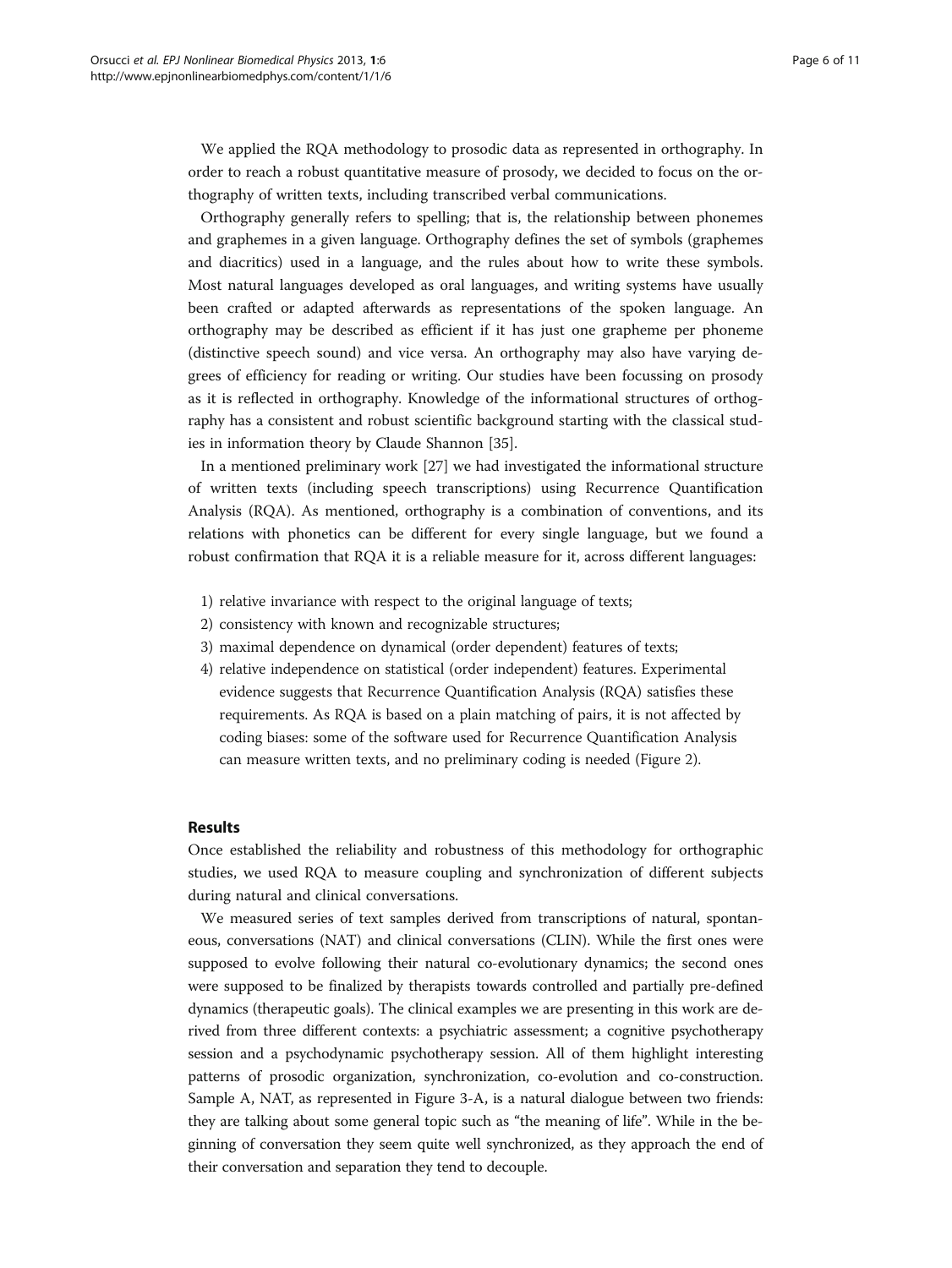<span id="page-6-0"></span>

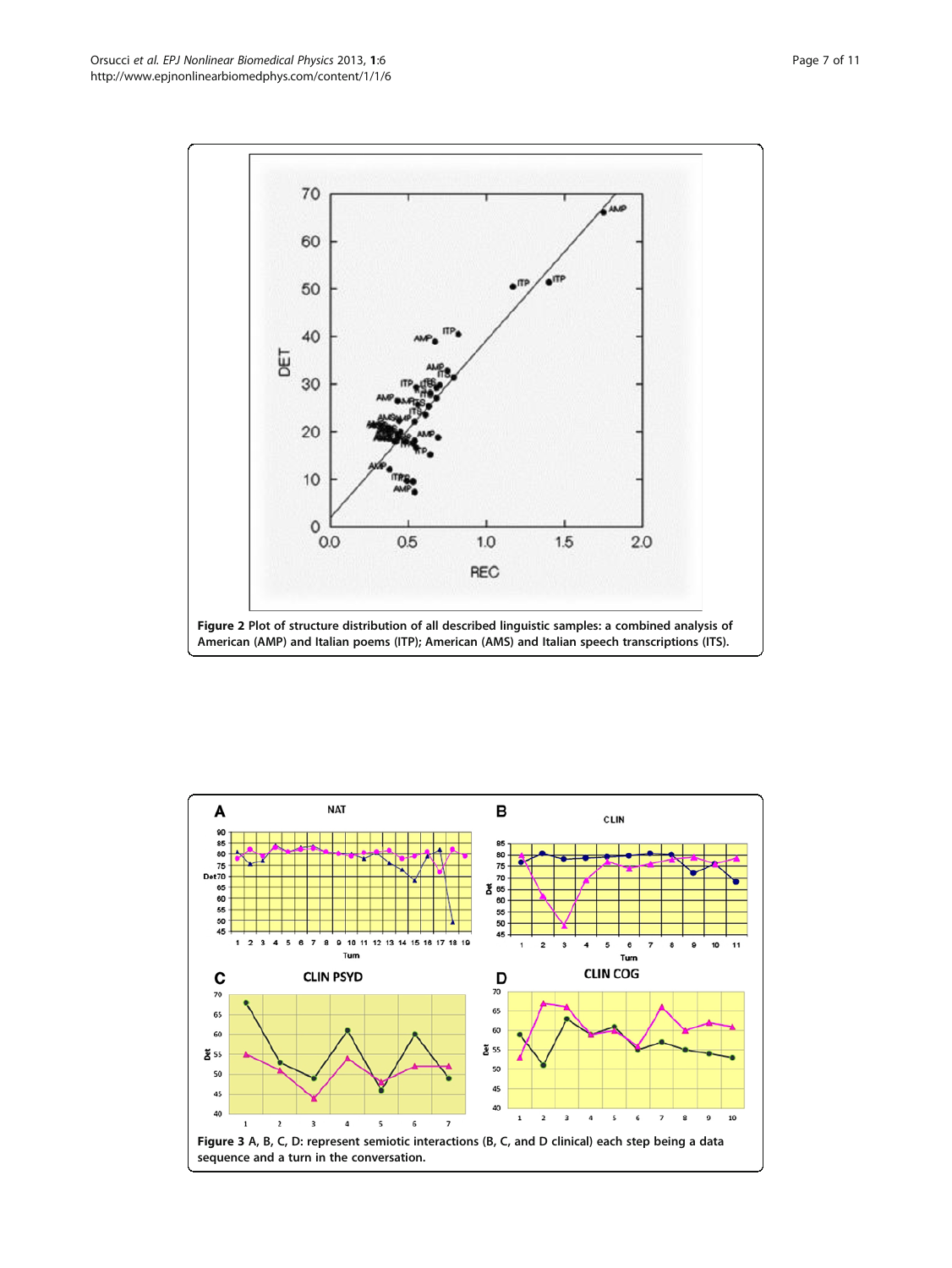Sample B, CLIN, as represented in Figure [3](#page-6-0)-B, is clinical dialogue between a patient and a psychiatrist: this is a first interview. They start in sync, but soon de-sync, to find slowly a new sync including some crossing.

Sample C, CLIN PSYD, as represented in Figure [3](#page-6-0)-C, is a psychodynamic psychotherapy session. There is evidence of medium strength coupling and one crossing.

Sample D, CLIN COG, as represented in Figure [3-](#page-6-0)D, is a cognitive psychotherapy session with evidence of double crossing and strong coupling at mid-session, soon followed by decoupling.

Embedding 3 was the most reliable metrics to highlight synchronization. Higher embedding measures would have highlighted correlations at the word level (embedding 5 to 8) or at the phoneme level (embedding 1 or 2). These data were produced at embedding 3 (this means we considered units of three letters). This means that synchronization is more active at the *meso* level (slightly higher than single letters, phonemes, information). This level implies resonances in rhythms and morphemes. A level lower than narrative *macro* structures but higher than *micro* structures (letters, phonemes). This probably might mean that coupling and synchronization in conversation (semiotic interaction) start in non-aware ways, before some self awareness implied in higher narrative structures is established.

**Language is the fabric of human mind and a scientific study of language can provide** precious understandings of neuro-cognitive processes. The study of language is differentiated on its complex levels of structuring: from informational microscopic systems, to morphological mesoscopic patterns, to semantic and narrative macroscopic pathways. The methodology we presented is mostly focused on micro and meso structures but, as language is like a complex living and changing organism, just as our minds are, interactions are continuously intermingling.

The dynamical systems' approach to language is a defining trend in linguistics and semiotics [\[36-38](#page-9-0)]. Following this theory, lexicon consists of regions of state space within a semiotic system. Grammar consists of the dynamics (attractors and repellers) which constrain dynamics in that space. Representations are highly context-sensitive, continuously varied and probabilistic. They are regions in a state-space.

Our research can be considered complimentary with study by Shockley et al. [\[39\]](#page-9-0), in which interpersonal coordination during conversation was based on recurrence strategies, to evaluate the shared activity between two postural time series in a reconstructed phase space.

Animals are dynamical, self-organizing, systems in which contents and representations emerge from the systemic tendency of open, non-equilibrium systems to form patterns. In the case of actor-perceivers, as Kelso [[40](#page-9-0)] notes, intelligent behaviors emerge in the absence of agents directing those behaviors.

Individuals and their environments are, properly considered, coupled dynamical systems, with coupling being both informational and mechanical in nature. Interactions between the systems give rise to a behavioural layout having attractors corresponding to stable behaviors that achieve intended goals and bifurcations that lead to transitions between behaviors.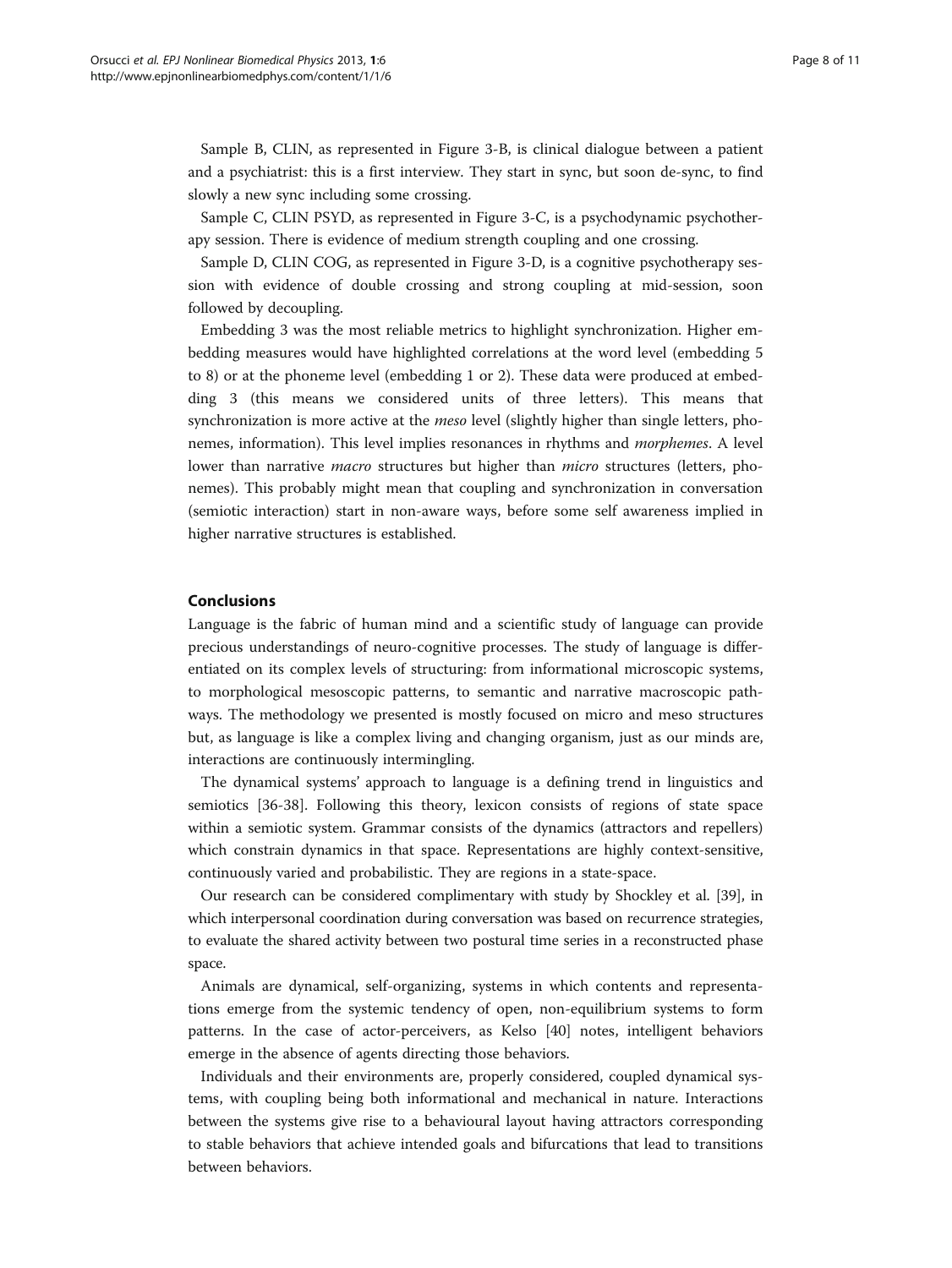Being in a common frame of reference with another may be the basis for individuals forming a comfortable, smoothly operating social unit, something that should be indicated by feelings of "harmony", or greater perceptual and cognitive fluency. This might be considered the common cognitive ground for the specialised linguistic interaction developed in psychotherapy as a therapeutic alliance.

Language use is inherently cooperative in nature. This notion is evidenced by a variety of studies that have demonstrated the spontaneous convergence in speaking patterns in social settings. For example, verbal interactions among individuals demonstrate convergence in dialect [\[41](#page-9-0)], speaking rate [\[42](#page-9-0)], vocal intensity [[43](#page-9-0)], and pausing frequency [\[44](#page-9-0)[,45](#page-10-0)]. These tendencies to coordinate speech patterns likely have a social, or cooperative, motivation [[46\]](#page-10-0). The tendency to coordinate and imitate persists into adulthood. For example, adults imitate facial expressions [\[47](#page-10-0)]. Interlocutors do not limit their convergences to speech. They are said to move in synchrony with each other's speech rhythms [\[48](#page-10-0)] and to match one another's postures [[49,50\]](#page-10-0) in the absence of an intention to entrain. For example, LaFrance [\[51](#page-10-0)] demonstrated that listeners to a speaker whom they find engaging tend to mirror the speaker's postures.

Listeners are also reported to move in time with the rhythms of a speaker's speech (exhibiting "interactional synchrony"; [[52,53\]](#page-10-0)).

Shockley, et al. [\[54](#page-10-0)], evaluated the degree of shared postural sway activity in the context of a cooperative verbal task. The stable organization and patterning of joint action emerges from informational couplings that exist between individuals and between individuals and the environment. In such a paradigm, therefore, the implicit commitment to act as a "plural subject" of action, that is, to choose to cooperate, is something that emerges without prior planning or a priori expectations, in response to individual, environmental, and social constraints.

When people are co-present and in communication the speech rhythms and articulatory processes of two people become coordinated in a natural conversation and postural activity. Infants' sensitivity for the rhythms and melodic or prosodic features of adult vocalisations, i. e. their adaptations for 'Communicative Musicality' [\[55\]](#page-10-0) has been studied, with particular attention to responses to infant-directed forms of maternal vocalisations (speech, song and sound games) in which rhythmic expression and affective quality are enhanced.

Our findings in the synchronization of conversation dynamics can be relevant for the general issue of structural coupling of psychobiological organizations.

#### Competing interests

The authors declare that they have no competing interests.

#### Authors' contributions

FO designed the methodology, the study and provided time series; RP provided and analysed time series; GP provided a systematic review; LC provided time series; MAR improved the methodology; MF improved the methodology. All authors read and approved the final manuscript.

#### Author details

<sup>1</sup>Division of Psychology and Language Sciences, University College London, London, UK. <sup>2</sup>Cambridgeshire and Peterborough NHS Foundation Trust Cambridge, London, UK.<sup>3</sup>Clinical Psychology Laboratory, University of Chieti-Pescara, Chieti-Pescara, Italy. <sup>4</sup>Department of Behavioral and Neurological Sciences, University of Siena, Siena, Italy.<br><sup>5</sup>Department of Neuroccionces, University of Bari Aldo More, Bari, Italy. <sup>6</sup>School of Advanced Int Department of Neurosciences, University of Bari Aldo Moro, Bari, Italy. <sup>6</sup>School of Advanced International Studies on Applied Theoretical and non Linear Methodologies of Physics, Bari, Italy.

Received: 21 March 2013 Accepted: 9 August 2013 Published: 23 September 2013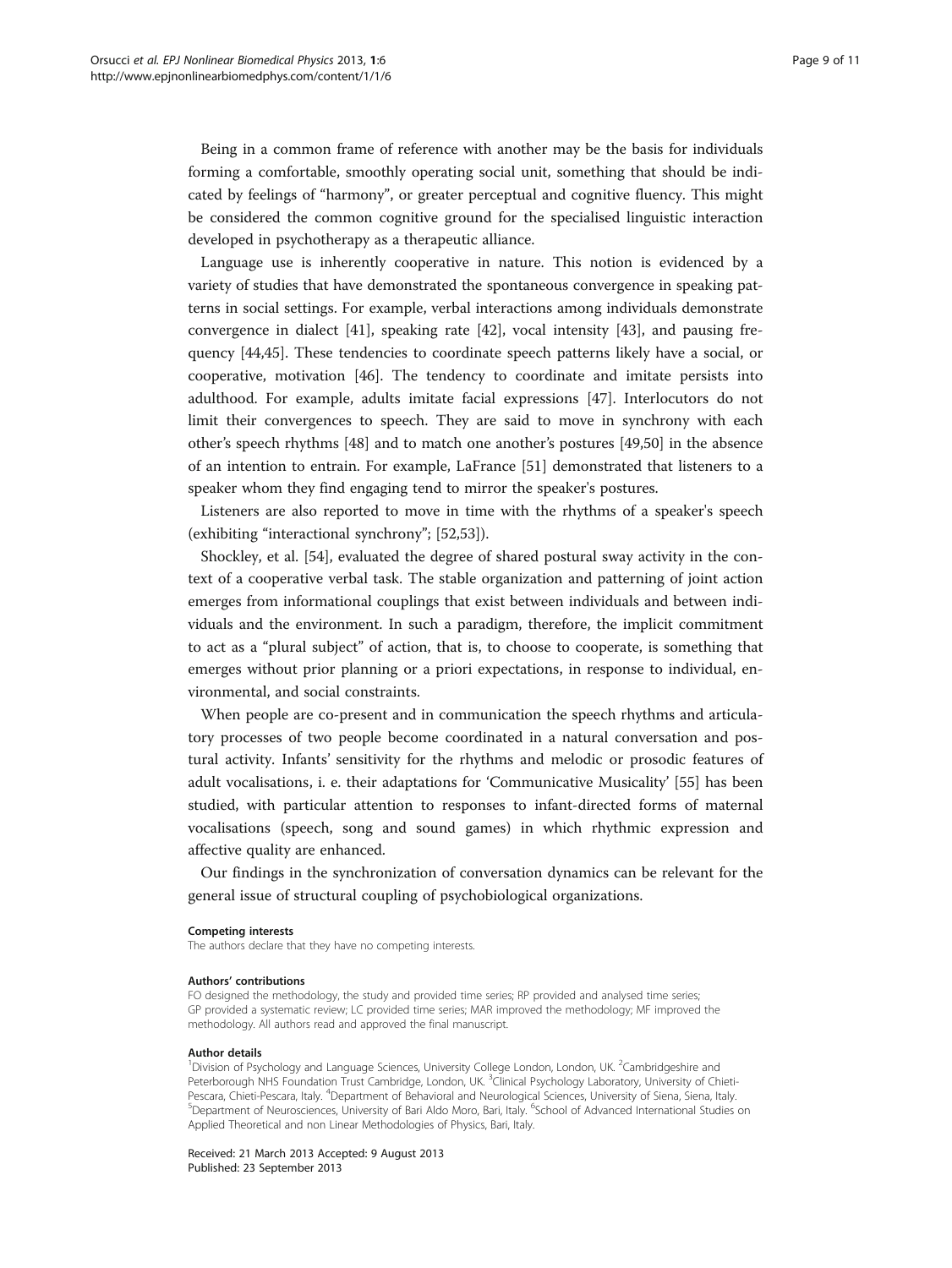#### <span id="page-9-0"></span>References

- 1. Wiethoff S, Wildgruber D, Becker H, Anders S, Herbert C, Grodd W, Ethofer T: Cerebral processing of emotional prosody - Influence of acoustic parameters and arousal. Neuroimage 2008, 39:885–893.
- 2. Mancia M: Implicit memory and early unrepressed unconscious: Their role in the therapeutic process (How the neurosciences can contribute to psychoanalysis). Int J Psychoanal 2006, 87:83–103.
- 3. Bucci W: Psychoanalysis and cognitive science: A multiple code theory. New York: Guilford Press; 1997.
- Smith LB, Gasser M: The development of embodied cognition: six lessons from babies. Artif Life 2005, 11:13-30.
- 5. Olds DD: A semiotic model of mind. J Am Psychoanal Assoc 2000, 48:497–529.
- 6. Fodor J: The Language of Thought. Cambridge: Harvard University Press; 1975.
- 7. Gallese V, Lakoff G: The brain's concepts: The role of the sensory-motorsystem in conceptual knowledge. Cogn Neuropsychol 2005, 22:455–479.
- 8. Fischer MH, Rolf AZ: Embodied language: a review of the role of the motor system in language comprehension. Q J Exp Psychol 2008, 61(6):825–850.
- 9. Wilson M: Six views of embodied cognition. Psychon Bull Rev 2002, 9:625-636.
- 10. Lakoff G, Johnson M: Metaphors We Live By. Chicago: University of Chicago Press; 1980.
- 11. Freud S: On Aphasia. A Critical Study. In Cerebral processing of emotional prosody Influence of acoustic parameters and arousal. New York: International Universities Press, (1891); 1953.
- 12. Martin A: The representation of object concepts in the brain. Annu Rev Psychol 2007, 58:25-45.
- 13. Aziz-Zadeh L, Wilson SM, Rizzolatti G, Iacoboni M: Congruent embodied representations for visually presented actions and linguistic phrases describing actions. Curr Biol 2006, 16:1818–1823.
- 14. Barsalou LA: Grounded cognition. Annu Rev Psychol 2008, 59:617-645
- 15. Zwaan RA, Taylor LJ: Seeing, acting, understanding: Motor resonance in language comprehension. J Exp Psychol Gen 2006, 135:1–1 (1).
- 16. Pulvermüller F: Brain mechanisms linking language and action. Nature Reviews of Neuroscience 2005, 6:576-582.
- 17. Glenberg AM, Sato M, Cattaneo L, Riggio L, Palumbo D, Buccino G: Processing abstract language modulates motor system activity. Q J Exp Psychol 2008, 61:905-919.
- 18. Strogatz SH: Sync, The Emerging Science of Spontaneous Order. New York: Hyperion; 2003.
- 19. Maturana HR, Varela FJ: Autopoiesis and cognition, the realization of the living. Dordrecht, Holland: Reidel Pub. Co; 1980.
- 20. Pecora LM, Carroll TL: Synchronization in chaotic systems. Phys Rev Lett 1990, 64:821-824.
- 21. Ott E, Gerbogi C, Yorke JA: Controlling Chaos. Phys Rev Lett 1990, 64(11):1196-1199.
- 22. Maturana H: Autopoiesis, structural coupling and cognition: a history of these and other notions in the biology of cognition. Instituto Matriztico 2002, 9(3-4):3-4. Internet publication.
- 23. Branigan HP, Pickering MJ, Cleland AA: Syntactic coordination in dialogue. Cognition 2000, 75:B13-25.
- 24. Port R, Tajima K, Cummins F: Speech and rhythmic behavior. In The Nonlinear Analysis of Developmental Processes. Edited by Savelsburgh GJP, van der Maas H, van Geert PCL. Amsterdam: Elsevier; 1999.
- 25. Dale R, Spivey MJ: Unraveling the dyad: Using recurrence analysis to explore patterns of syntactic coordination between children and caregivers in conversation. Lang Learn 2006, 56:391–430.
- 26. Richardson DC, Dale R: Looking to understand: The coupling between speakers' and listeners' eye movements and its relationship to discourse comprehension. Cogn Sci 2005, 29:39-54.
- 27. Orsucci F, Walters K, Giuliani A, Webber C Jr, Zbilut J: Orthographic Structuring of Human Speech and Texts: Linguistic Application of Recurrence Quantification Analysis. International Journal of Chaos Theory and Applications 1999, 4-2:80-88.
- 28. Orsucci FF: The paradigm of complexity in clinical neurocognitive science. Neuroscientist 2006, 12(5):390.
- 29. Eckmann JP, Kamphorst SO, Ruelle D: Recurrence plots of dynamical systems. Europhys Lett 1987, 4:973–977.
- 30. Zbilut JP, Webber CL: Embeddings and delays as derived from quantification of recurrence plots. Physics letters A 1992, 171(3):199–203.
- 31. Giuliani A, Manetti C: Recurrence quantification analysis as a tool for characterization of molecular dynamics simulations. Phys Rev E 1996, 53:6336.
- 32. Zbilut JP, Giuliani A, Webber CL: Detecting deterministic signals in exceptionally noisy environments using cross-recurrence quantification. Phys Lett A 1998, 246(1):122–128.
- 33. Marwan N, Romano MC, Thiel M, Kurths J: Recurrence plots for the analysis of complex systems. Phys Rep 2007, 438(5–6):237–329.
- 34. Conte E, Vena A, Federici A, Giuliani R, Zbilut JP: A brief note on possible detection of physiological singularities in respiratory dynamics by recurrence quantification analysis of lung sounds. Chaos, Solitons Fractals 2004, 21(4):869–877.
- 35. Shannon CE: Prediction and Entropy of Printed English. Bell System Techn J 1951, 30:50.
- 36. Orsucci F: Changing Mind. Singapore: Transitions in natural and artificial environments World Scientific Publishing; 2002.
- 37. Bates E: The emergence of symbols, cognition and communication in infancy. New York: Academic Press; 1979.
- Elman JL: Rethinking innateness, a connectionist perspective on development. Cambridge, Mass: MIT Press; 1996. 39. Shockley K, Santana MV, Fowler CA: Mutual interpersonal postural constraints are involved in cooperative conversation. J Exp Psychol Hum Percept Perform 2003, 29:326–332.
- 40. Kelso JAS: Dynamic patterns: The self-organization of brain and behavior. Cambridge, MA: MIT Press; 1995.
- 41. Giles H: Accent mobility: A model and some data. Anthropological Linguistics 1973, 15:87-105.
- 42. Street RL: Speech convergence and speech evaluation in fact-finding interviews. Human Communication Research Jr. 1984, 11:139–169.
- 43. Natale M: Convergence of mean vocal intensity in dyadic communication as a function of social desirability. J Pers Soc Psychol 1975, 32:790–804.
- 44. Capella J, Planalp S: Talk and silence sequences in informal conversations, III: Interspeaker influence. Human Communications Research 1981, 7:117–132.